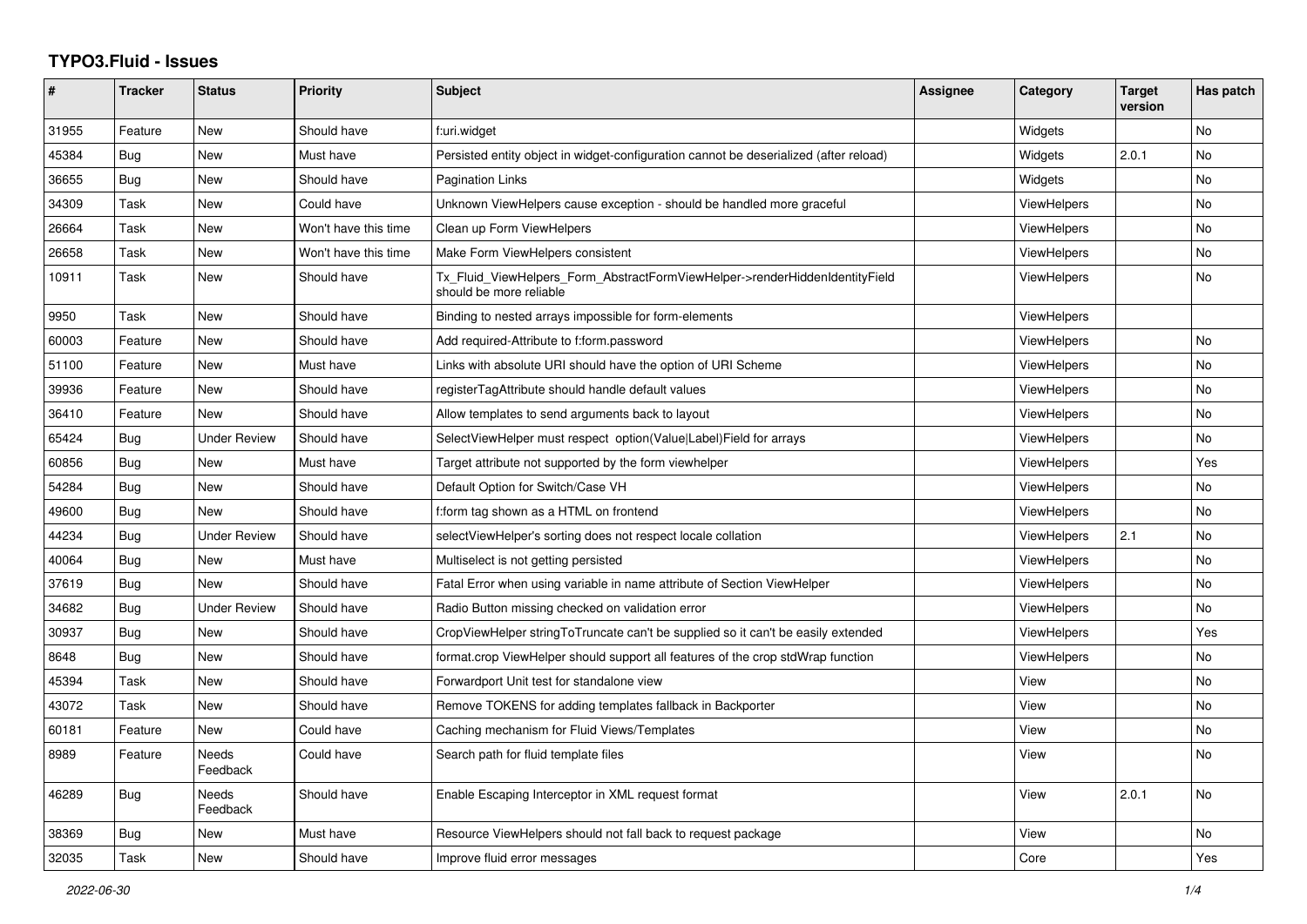| #     | <b>Tracker</b> | <b>Status</b>            | <b>Priority</b> | <b>Subject</b>                                                                                       | Assignee | Category | <b>Target</b><br>version | Has patch |
|-------|----------------|--------------------------|-----------------|------------------------------------------------------------------------------------------------------|----------|----------|--------------------------|-----------|
| 62346 | Feature        | New                      | Could have      | f:comment should have high precende                                                                  |          | Core     | 3.x                      | <b>No</b> |
| 46257 | Feature        | <b>Under Review</b>      | Should have     | Add escape sequence support for Fluid                                                                |          | Core     |                          | <b>No</b> |
| 30555 | Feature        | New                      | Could have      | Make TagBuilder more extensible                                                                      |          | Core     |                          | No        |
| 10472 | Feature        | <b>New</b>               | Could have      | Fluid Standalone distribution                                                                        |          | Core     |                          | No        |
| 7608  | Feature        | New                      | Could have      | Configurable shorthand/object accessor delimiters                                                    |          | Core     |                          | Yes       |
| 4704  | Feature        | New                      | Should have     | Improve parsing exception messages                                                                   |          | Core     |                          |           |
| 1907  | Feature        | New                      | Could have      | Default values for view helpers based on context                                                     |          | Core     |                          |           |
| 39990 | Bug            | New                      | Should have     | Same form twice in one template: hidden fields for empty values are only rendered<br>once            |          | Core     |                          | <b>No</b> |
| 27607 | <b>Bug</b>     | <b>New</b>               | Must have       | Make Fluid comparisons work when first element is STRING, second is NULL.                            |          | Core     |                          | No        |
| 3481  | <b>Bug</b>     | <b>New</b>               | Should have     | Use ViewHelperVariableContainer in PostParseFacet                                                    |          | Core     |                          | <b>No</b> |
| 56237 | Task           | <b>New</b>               | Should have     | in-line (Condition) View Helpers should not evaluate on parsing                                      |          |          |                          | <b>No</b> |
| 47669 | Task           | New                      | Should have     | FormViewHelper does not define the default request method                                            |          |          |                          | No        |
| 46091 | Task           | Needs<br>Feedback        | Should have     | Show source file name and position on exceptions during parsing                                      |          |          |                          | No        |
| 43071 | Task           | <b>New</b>               | Should have     | Remove TOKENS for adding fallback teplates in B                                                      |          |          |                          | <b>No</b> |
| 42743 | Task           | <b>New</b>               | Should have     | Remove inline style for hidden form fields                                                           |          |          |                          | No        |
| 5636  | Task           | <b>Under Review</b>      | Must have       | Form_RadioViewHelper and CheckBoxViewHelper miss check for existing object<br>before it is accessed. |          |          |                          | <b>No</b> |
| 60271 | Feature        | New                      | Should have     | Paginate viewhelper, should also support arrays                                                      |          |          |                          | No        |
| 51277 | Feature        | <b>New</b>               | Should have     | ViewHelper context should be aware of actual file occurrence                                         |          |          |                          | <b>No</b> |
| 49756 | Feature        | <b>Under Review</b>      | Should have     | Select values by array key in checkbox viewhelper                                                    |          |          |                          | No        |
| 48355 | Feature        | New                      | Could have      | Assign output of viewhelper to template variable for further processing.                             |          |          |                          |           |
| 46545 | Feature        | New                      | Should have     | Better support for arrays in options of SelectViewHelper                                             |          |          |                          | No        |
| 45345 | Feature        | <b>Needs</b><br>Feedback | Should have     | Easy to use comments for fluid that won't show in output                                             |          |          |                          |           |
| 45153 | Feature        | New                      | Should have     | f:be.menus.actionMenuItem - Detection of the current select option is insufficient                   |          |          |                          | No        |
| 42397 | Feature        | <b>New</b>               | Should have     | Missing viewhelper for general links                                                                 |          |          |                          | <b>No</b> |
| 40081 | Feature        | New                      | Should have     | Allow assigned variables as keys in arrays                                                           |          |          |                          | No        |
| 38130 | Feature        | New                      | Should have     | Checkboxes and multiple select fields should have an assignable default value                        |          |          |                          | No        |
| 36559 | Feature        | New                      | Could have      | New widget progress bar                                                                              |          |          |                          | Yes       |
| 33215 | Feature        | <b>New</b>               | Should have     | RFC: Dynamic values in ObjectAccess paths                                                            |          |          |                          | <b>No</b> |
| 9514  | Feature        | <b>New</b>               | Should have     | Support explicit Array Arguments for ViewHelpers                                                     |          |          |                          |           |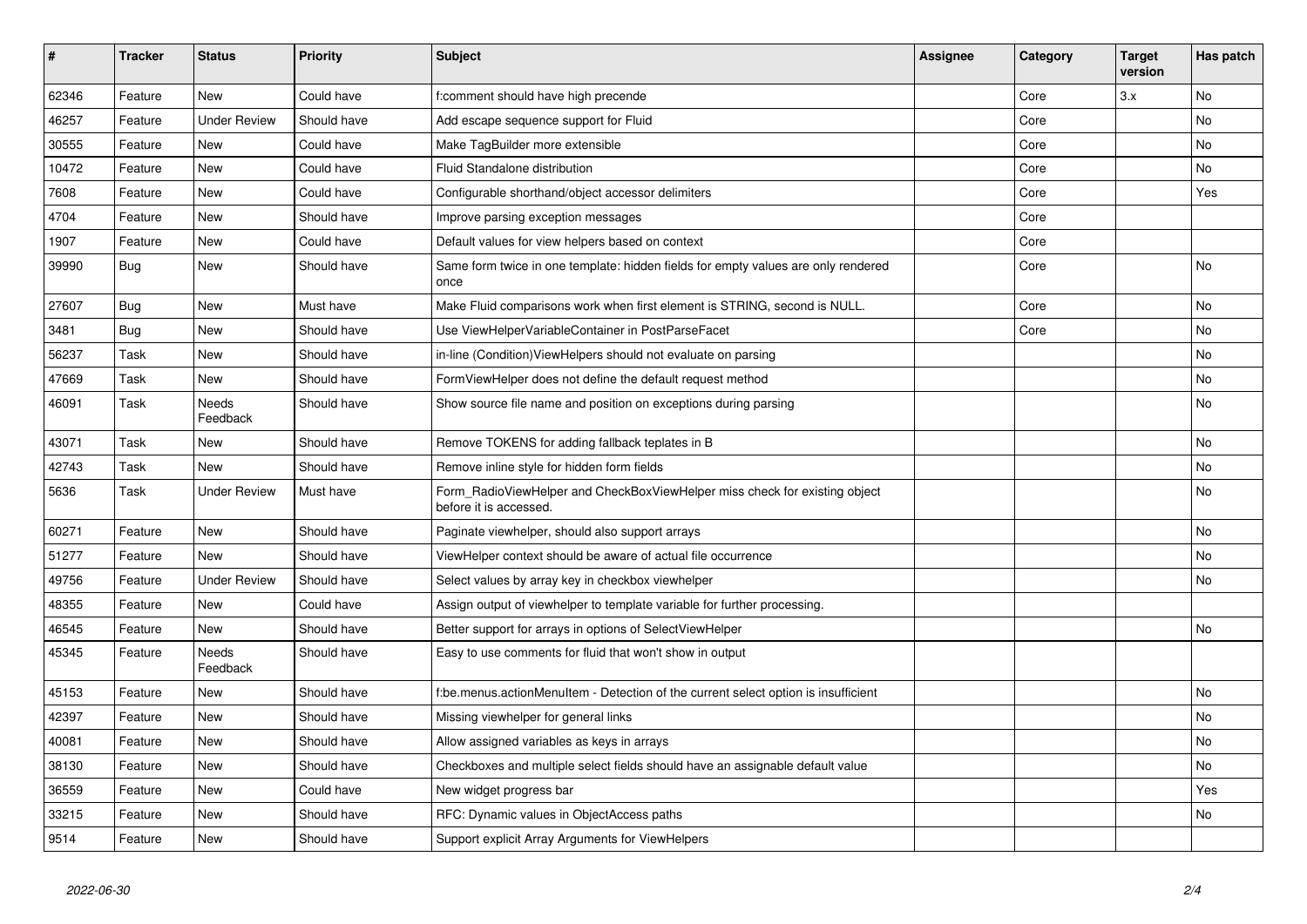| ∦     | <b>Tracker</b> | <b>Status</b>            | <b>Priority</b> | <b>Subject</b>                                                                                              | <b>Assignee</b>             | Category           | <b>Target</b><br>version | Has patch |
|-------|----------------|--------------------------|-----------------|-------------------------------------------------------------------------------------------------------------|-----------------------------|--------------------|--------------------------|-----------|
| 3291  | Feature        | <b>Needs</b><br>Feedback | Should have     | Cacheable viewhelpers                                                                                       |                             |                    |                          | No        |
| 58983 | Bug            | <b>New</b>               | Should have     | format.date does not respect linebreaks and throws exception                                                |                             |                    |                          | No        |
| 58921 | Bug            | <b>New</b>               | Should have     | f:form.* VHs crash if NOT inside f:form but followed by f:form                                              |                             |                    |                          | <b>No</b> |
| 57885 | Bug            | New                      | Must have       | Inputs are cleared from a second form if the first form produced a vallidation error                        |                             |                    |                          | No        |
| 52591 | <b>Bug</b>     | <b>New</b>               | Should have     | The Pagination Widget broken for joined objects                                                             |                             |                    |                          | No        |
| 52536 | <b>Bug</b>     | <b>Under Review</b>      | Should have     | Errorclass not set if no property-attribute set                                                             |                             |                    |                          |           |
| 52419 | Bug            | New                      | Should have     | Wrong PHPDocs notation for default value inline f:translate viewhelper                                      |                             |                    | 2.0                      | No        |
| 50888 | Bug            | <b>Under Review</b>      | Should have     | WSOD by changing name of section and if Fluid caches are generated                                          |                             |                    |                          | No.       |
| 49038 | Bug            | <b>New</b>               | Must have       | form.select does not select the first item if prependOptionValue is used                                    |                             |                    |                          | No        |
| 47006 | <b>Bug</b>     | <b>Under Review</b>      | Should have     | widget identifier are not unique                                                                            |                             |                    |                          | No        |
| 28554 | Bug            | <b>New</b>               | Should have     | (v4) implement feature flag to disable caching                                                              |                             |                    |                          | No.       |
| 28553 | <b>Bug</b>     | New                      | Should have     | improve XHProf test setup                                                                                   |                             |                    |                          | No        |
| 28552 | Bug            | New                      | Should have     | (v5) write ViewHelper test for compiled run; adjust functional test to do two passes<br>(uncached & cached) |                             |                    |                          | No        |
| 28550 | Bug            | New                      | Should have     | (v4) make widgets cacheable, i.e. not implement childnodeaccess interface                                   |                             |                    |                          | No        |
| 28549 | Bug            | New                      | Should have     | make widgets cacheable, i.e. not implement childnodeaccess interface                                        |                             |                    |                          | No        |
| 13045 | Bug            | <b>New</b>               | Should have     | Entity decode of strings are different between if-conditions and output of variable                         |                             |                    |                          |           |
| 54195 | Task           | <b>New</b>               | Should have     | Rename and move FormViewHelper's errorClass value, currently 'f3-form-error'                                | Adrian Föder                | ViewHelpers        |                          | No        |
| 51239 | Bug            | <b>Under Review</b>      | Must have       | AbstractViewHelper use incorrect method signature for "\$this->systemLogger->log()"                         | Adrian Föder                | Core               |                          | Yes       |
| 53806 | Bug            | <b>Under Review</b>      | Should have     | Paginate widget maximumNumberOfLinks rendering wrong number of links                                        | Bastian<br>Waidelich        | Widgets            |                          | No        |
| 59057 | Bug            | <b>Under Review</b>      | Must have       | Hidden empty value fields shoud be disabled when related field is disabled                                  | <b>Bastian</b><br>Waidelich | <b>ViewHelpers</b> |                          | No        |
| 58862 | <b>Bug</b>     | <b>Needs</b><br>Feedback | Should have     | FormViewHelper doesn't accept NULL as value for \$arguments                                                 | Bastian<br>Waidelich        | ViewHelpers        |                          | Yes       |
| 3725  | Feature        | New                      | Could have      | <b>CSS Engine</b>                                                                                           | Christian Müller            | ViewHelpers        |                          | No        |
| 33628 | Bug            | Needs<br>Feedback        | Must have       | Multicheckboxes (multiselect) for Collections don't work                                                    | Christian Müller            | <b>ViewHelpers</b> |                          | No        |
| 55008 | Bug            | Under Review             | Should have     | Interceptors should be used in Partials                                                                     | Christian Müller            |                    |                          | No        |
| 37095 | Feature        | New                      | Should have     | It should be possible to set a different template on a Fluid TemplateView inside an<br>action               | Christopher<br>Hlubek       |                    |                          | No        |
| 8491  | Task           | Needs<br>Feedback        | Should have     | link.action and uri.action differ in absolute argument                                                      | Karsten<br>Dambekalns       | ViewHelpers        |                          | No        |